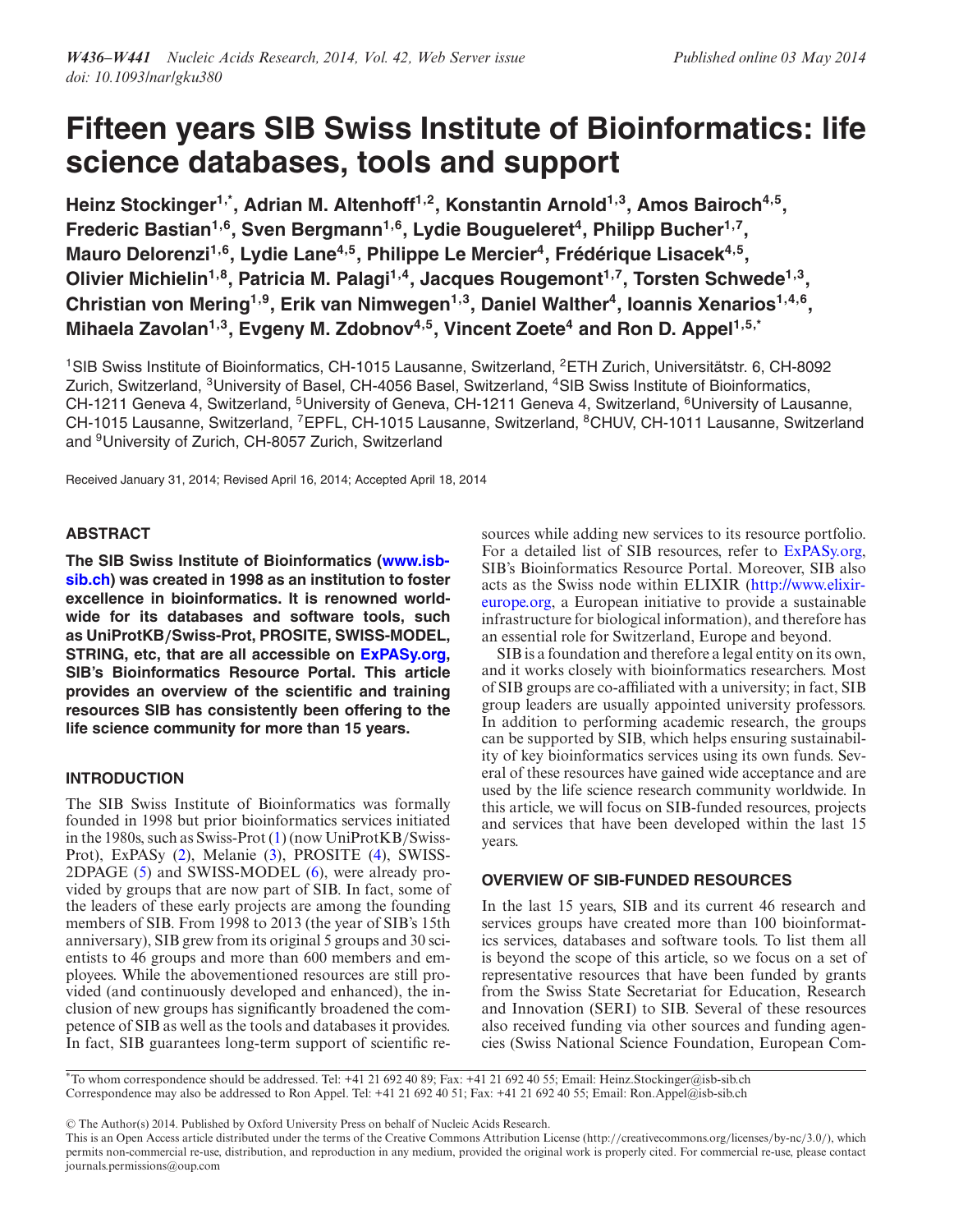mission, National Institutes of Health, etc). In the remainder of this article, the resources are organized according to scientific categories as it is done on [ExPASy.org.](http://ExPASy.org) A brief overview is given in Figure [1.](#page-2-0)

#### **Proteomics**

*UniProtKB*/*Swiss-Prot* [\(http://uniprot.org\)](http://uniprot.org) is the manually reviewed component of UniProtKB [\(7\)](#page-4-0), the most widely used knowledge base on proteins. It provides expert curation with information extracted from literature and curatorevaluated computational analysis mainly focusing on functional data. The data are constantly reviewed and updated and can be used as corpus of reference annotations to cope with the avalanche of newly sequenced genomes.

*neXtProt* [\(http://nextprot.org\)](http://nextprot.org) [\(8\)](#page-4-0) is an innovative knowledge platform dedicated to human proteins. This resource complements UniProtKB/Swiss-Prot by adding genomic, transcriptomic and proteomic information relative to human proteins carefully selected from highthroughput experiments. Recently, expression and subcellular location data from the Human Protein Atlas [\(http://www.proteinatlas.org/\)](http://www.proteinatlas.org/) and peptide identifications from PeptideAtlas [\(http://www.peptideatlas.org/\)](http://www.peptideatlas.org/) were integrated, as well as a huge number of protein posttranslational modifications from literature, and single amino acid variants from COSMIC(http://cancer.sanger. [ac.uk/cancergenome/projects/cosmic/\) and dbSNP \(http://](http://cancer.sanger.ac.uk/cancergenome/projects/cosmic/) [www.ncbi.nlm.nih.gov/SNP/\). Since 2013, neXtProt is the](http://www.ncbi.nlm.nih.gov/SNP/) reference knowledge base for the chromosome-centric part [of the HUPO Human Proteome Projects\(http://www.hupo.](http://www.hupo.org/initiatives/human-proteome-project/) org/initiatives/human-proteome-project/).

*STRING* [\(http://string-db.org\)](http://string-db.org) [\(9\)](#page-4-0) is a database of known and predicted protein–protein interactions. The database contains information from numerous sources, including experimental repositories, computational prediction methods and public text collections. STRING is regularly updated and gives a comprehensive overview on protein– protein interactions that are currently available. The most recent update covers more than 300 million confidencescored protein–protein interactions in 1133 model organisms. Among the predicted interactions in STRING, a large part stems from automated text-mining––whereby collections of scientific texts are mined for statistical cooccurrences of protein names––and for semantically parsed interaction statements (natural language processing). Recently, this interaction text-mining has been expanded from abstracts to full-text publications, updating more than 1.8 Mio published articles to full-text coverage. Further recent changes include updated procedures for transferring interaction information from one model organism to another ('interolog transfer'), and user-interface improvements that provide statistical annotations to user-provided gene lists (functional enrichments and interaction enrichments).

*PROSITE* [\(http://prosite.expasy.org\)](http://prosite.expasy.org) consists of documentation entries describing protein domains, families and functional sites as well as associated patterns and profiles to identify them. High performance tools are provided to efficiently use this information at genome-scale level [\(10,11\)](#page-4-0).

*Melanie* [\(http://world-2dpage.expasy.org/melanie\)](http://world-2dpage.expasy.org/melanie) offers a unique and flexible interface for the comprehensive visualization, exploration and analysis of 2D gel data. It provides solutions to shorten the path from data acquisition to protein information, both for conventional 2-DE and DIGE (Fluorescence Difference Gel Electrophoresis) gels. Among other features, a new integrated workflow reduces the time taken to analyse gels and enhances cross-lab reproducibility. *MSight* [\(http://web.expasy.org/MSight/\)](http://web.expasy.org/MSight/) [\(12\)](#page-4-0) extends Melanie to large-scale multidimensional mass spectrometry (for example LC-MS) by allowing the visualization and analysis in a fashion similar to classical 2D-gel processing.

*SugarBind* [\(http://sugarbind.expasy.org\)](http://sugarbind.expasy.org) [\(13\)](#page-4-0) is a database that provides information on the binding of pathogenic lectins or adhesins to a specific human glycan. The data were compiled through an exhaustive search of literature published over the past decades by glycobiologists, microbiologists and medical histologists. The database was developed and maintained by the MITRE Corporation until 2010, then transferred to SIB where it was substantially enriched in content and connectivity. A correspondingly new interface was released late 2013 to match the UniCarbKB environment (see next resource).

*UniCarbKB* [\(http://unicarbkb.org\)](http://unicarbkb.org) [\(14\)](#page-4-0) is a curated and annotated glycan database, which contains information from the scientific literature on glycoprotein derived glycan structures. It includes data previously available from GlycoSuiteDB [\(15\)](#page-4-0), i.e. UniCarbKB replaces GlycoSuiteDB which is not maintained anymore. The database can be queried with a (sub)structure, monosaccharide composition, glycan mass, taxonomy, tissue, disease, glycoprotein (UniProt accession number or name) and published reference. This initiative is undertaken jointly with N.H. Packer's group [\(http://www.bmfrc.mq.edu.au\)](http://www.bmfrc.mq.edu.au) within an international consortium of glycobiologists and bioinformaticians.

*ViralZone* [\(http://viralzone.expasy.org\)](http://viralzone.expasy.org) [\(16\)](#page-4-0) is a web resource for all viral genus and families, providing general molecular and epidemiological information, along with viral structure and genome information. Each virus or family page gives an easy access to UniProtKB/Swiss-Prot viral protein entries. Recently, the resource has been complemented with description of viral molecular processes, linked [to UniProt keywords and GO \(http://www.geneontology.](http:///www.geneontology.org/) org/) terms. A new e-learning section provides basic bioinformatics courses for virologists.

#### **Genomics**

*EPD* (*Eukaryotic Promoter Database*, [http://epd.vital-it.ch\)](http://epd.vital-it.ch) [\(17\)](#page-4-0) is an annotated non-redundant collection of eukaryotic POL II promoters based on scientific literature. In 2011, a new section called EPDNew was introduced providing comprehensive promoter collections based on NGS data for important model organism. In 2013, EPDNew was extended to zebrafish in response to the public release of CAGE data for this organism.

*MirZ* [\(http://www.mirz.unibas.ch\)](http://www.mirz.unibas.ch) [\(18\)](#page-4-0) is a resource that integrates miRNA expression data for human, mouse, rat, zebrafish, worm and fruitfly small RNAs and miRNA target predictions obtained through the ElMMo algorithm [\(19\)](#page-4-0). The resource has been extended to include additional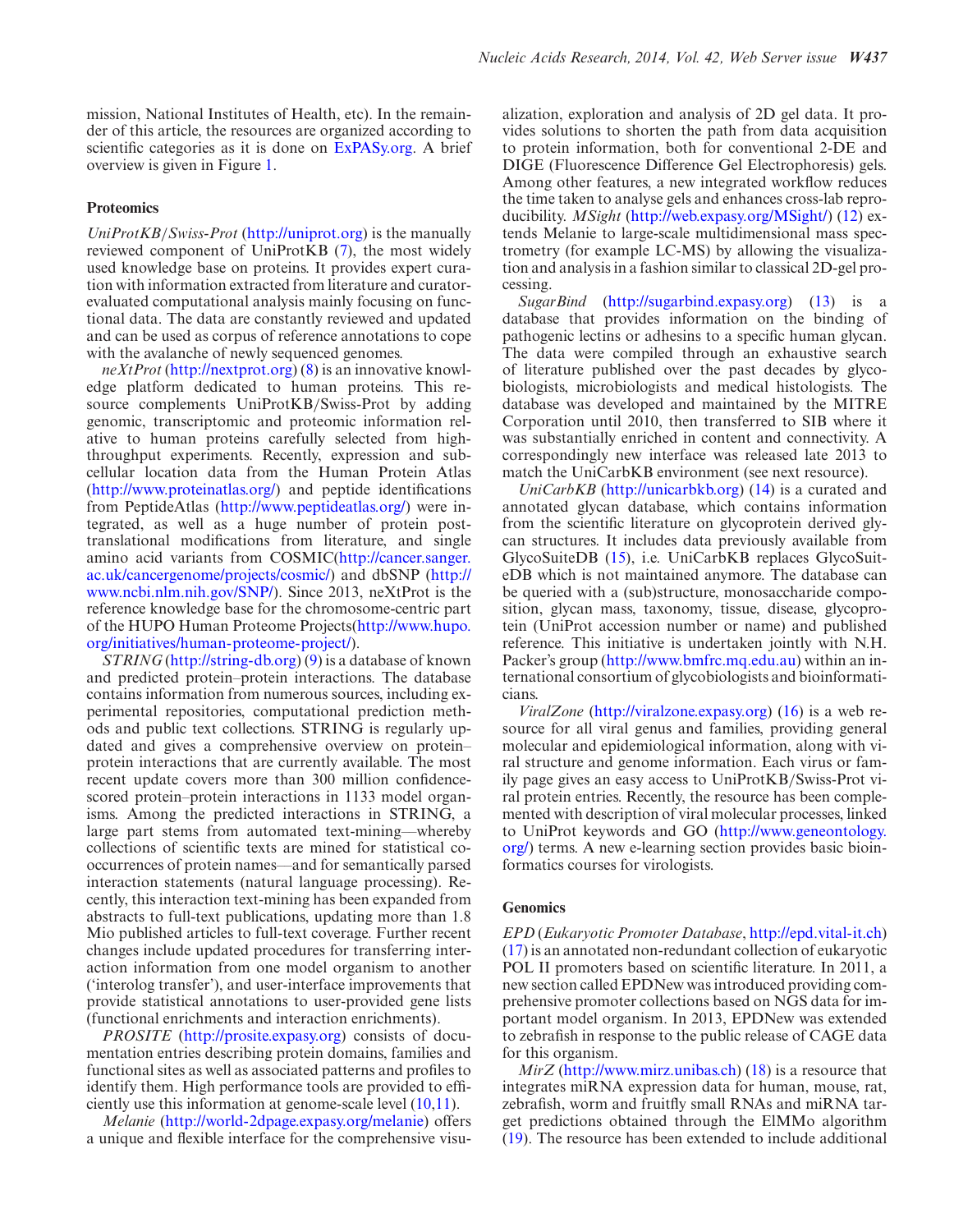<span id="page-2-0"></span>

Figure 1. Overview of SIB resources mentioned in the remainder of the article. The resources are clustered according to scientific category (proteomics, genomics, etc, on the horizontal axis) and roughly according to the year they were created (time is depicted vertically). That shows the historical perspective with respect to the creation of SIB in the year 1998. Most of the resources provide databases or biological knowledge bases (except certain drug design tools such as SwissDock and systems biology tools such as QuickTest, PPA, ExpressionView and ISA). Note that most of the resources have been designed, developed and released independently of each other but some of them have direct dependencies (e.g. rely on UniProtKB/Swiss-Prot database versions such as ViralZone or PROSITE). Several of the resources have cross-references to each other (such as SWISS-MODEL and STRING to UniProtKB/Swiss-Prot) but a more detailed data dependency or interaction graph is beyond the scope of the article.

experimental evidence for miRNA binding sites, obtained through crosslinking and immuno-precipitation (CLIP) of Argonaute proteins. Several tools for exploring the binding sites of Argonaute proteins are available through the ClipZ server [\(http://www.clipz.unibas.ch\)](http://www.clipz.unibas.ch) [\(20\)](#page-4-0), whose content is expanding continuously as users can upload and analy<sup>z</sup>e their own CLIP data.

*SwissRegulon* [\(http://swissregulon.unibas.ch\)](http://swissregulon.unibas.ch) [\(21\)](#page-4-0) is a database of genome-wide annotations of promoters, curated regulatory motifs, and predicted regulatory sites for these motifs across a wide range of model organisms. Currently, SwissRegulon contains annotations for 17 prokaryotes and 3 eukaryotes. All data are accessible through both an easily navigable genome browser with search functions, and as flat files that can be downloaded for further analysis. Through the SwissRegulon portal we also provide a number of related web services. In particular, the *Integrated System for Motif Activity Response Analysis* (*ISMARA*, http:// [ismara.unibas.ch\) \(22\) allows users to automatically model](http://ismara.unibas.ch) their gene expression (microarray/RNA-seq) or chromatin state data (ChIP-seq) in terms of the predicted regulatory sites.

#### **Structural bioinformatics and drug design**

*SWISS-MODEL* [\(http://swissmodel.expasy.org\)](http://swissmodel.expasy.org) is a fully automated web-based protein structure homologymodeling expert system. An interactive web-based workspace assists and guides the user in building protein structure homology models and evaluating their expected accuracy [\(23\)](#page-4-0). The SWISS-MODEL Repository is a database of annotated protein structure models for selected model organism proteomes of common interest, which are generated and regularly kept up to date by a fully automated modeling pipeline [\(24\)](#page-4-0). Recent additions to the service include the automated prediction of quaternary structure and inclusion of essential ligands and cofactors in the models. Models are made available within the Protein Model Portal [\(http://www.proteinmodelportal.org/\)](http://www.proteinmodelportal.org/), which aims to provide a comprehensive interface to protein structure information by combining experimental structures from the PDB with computational predictions by various established computational modeling services.

SIB develops and provides a variety of resources for molecular modeling and drug design, including *Swiss-Dock* [\(25\)](#page-4-0), a small-molecule docking web service [\(http:](http://www.swissdock.ch)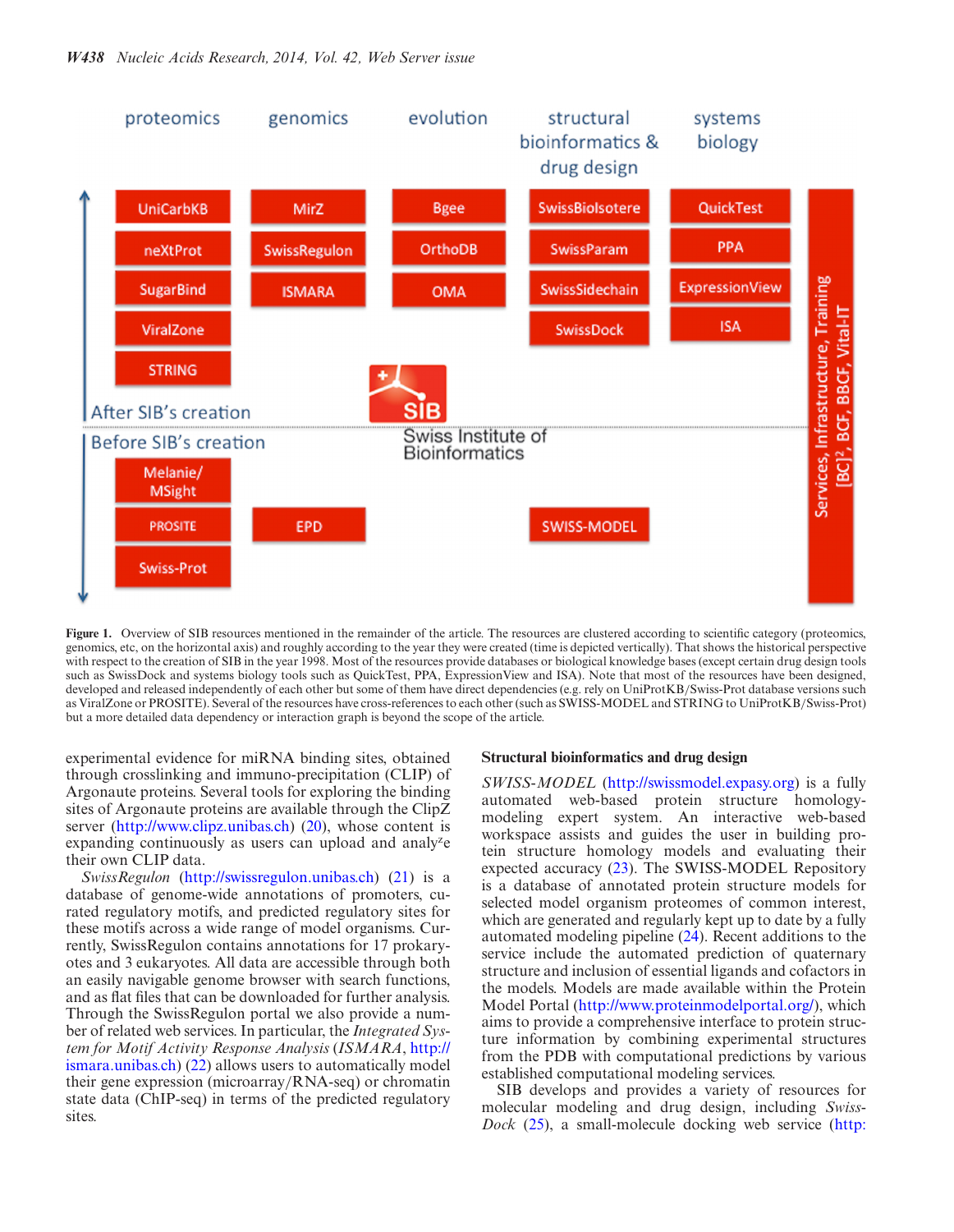[//www.swissdock.ch\)](http://www.swissdock.ch), *SwissBioIsotere* [\(26\)](#page-4-0), the first free and comprehensive database of millions of molecular [replacements systematically mined from literature \(http:](http://www.swissbioisostere.ch) //www.swissbioisostere.ch), *SwissParam* [\(27\)](#page-4-0), which provides topology and parameters for the molecular modeling of small organic molecules [\(http://www.swissparam.ch\)](http://www.swissparam.ch), and *SwissSidechain* [\(28\)](#page-4-0), a database gathering information about hundreds of commercially available non-natural amino acids that can be used for *in silico* peptide design [\(http://www.swisssidechain.ch\)](http://www.swisssidechain.ch).

## **Systems biology tools**

The *Iterative Signature Algorithm* (ISA) [\(29\)](#page-4-0) was designed to reduce the complexity of very large sets of data by decomposing them into so-called 'modules'. In the context of gene expression data, these modules consist of subsets of genes that exhibit a coherent expression profile only over a subset of microarray experiments. Genes and arrays may be attributed to multiple modules and the level of required coherence can be varied resulting in different 'resolutions' of the modular mapping. *ExpressionView* [\(30\)](#page-4-0) is an R package that provides an interactive environment to explore such modules in their biological context. The *Pingpong Algorithm* (PPA) [\(31\)](#page-4-0) extends modularization to multiple datasets from which it extracts 'co-modules'. The latest software tool is *QuickTest*, which implements a number of statistical methods for the rapid association of measured and imputed genotype with phenotypes measured in large cohorts. The tools and ample documentation are available at [http://www2.unil.ch/cbg/index.php?title=Software.](http://www2.unil.ch/cbg/index.php?title=Software)

## **Evolution**

*Bgee* [\(http://bgee.unil.ch/\)](http://bgee.unil.ch/) [\(32\)](#page-5-0) is a database to compare expression patterns between animal species. Bgee addresses difficulties such as complex anatomies and diverse sources of data by the use of ontologies and the explicit representation of homology. Homology relationships are defined both between genes and between anatomical features. The main efforts are the annotation of anatomical and developmental terms and their homology relationships, and the annotation and statistical treatment of transcriptome data. In 2013, RNA-Seq data have been added. The Bgee team has also been involved in the development of new resources to annotate and to compare data among any animal species. Bgee will thus be capable of integrating and analyzing the wealth of transcriptomics data being generated nowadays.

*OMA* [\(http://omabrowser.org\)](http://omabrowser.org) [\(33\)](#page-5-0) provides orthology predictions among publicly available proteomes from all domains of life. Started in 2004, it has undergone 16 releases and now elucidates orthology among 7.94 million genes from 1613 species, making it one of the largest resources of its kind. The resource includes a web interface ('OMA Browser'), DAS and SOAP programmatic interfaces, and downloadable data and meta-data in various standard formats. Recently, OMA also provides an efficient stand-alone version that makes it easy to combine cus[tom user data with pre-existing reference genomes \(http:](http://omabrowser.org/standalone) //omabrowser.org/standalone).

*OrthoDB* [\(http://orthodb.org\)](http://orthodb.org) [\(34\)](#page-5-0) provides the hierarchical catalog of orthologs across vertebrates, arthropods, fungi, basal metazoans and bacteria. Since orthology refers to the last common ancestor, OrthoDB explicitly delineates orthologs at different radiations along the species phylogeny. Functional annotations are provided through In[terPro \(](http://www.ncbi.nlm.nih.gov/omim/)[https://www.ebi.ac.uk/interpro/](http://www.ebi.ac.uk/interpro/)[\), GO, OMIM\(http:](http://www.ncbi.nlm.nih.gov/omim/) //www.ncbi.nlm.nih.gov/omim/) and model organism phenotypes. Uniquely, OrthoDB provides computed evolutionary traits of orthologs, such as gene duplicability and loss profiles, divergence rates, sibling groups and exon–intron architectures. Now we also provide BUSCOs (Benchmarking sets of Universal Single-Copy Orthologs) for quality assessment of genome assemblies and annotation.

# **Biostatistics services**

SIB has two core facilities in universities that provide special bioinformatics and biostatistics services:

*BCF* (Bioinformatics Core Facility, [http://bcf.isb-sib.ch\)](http://bcf.isb-sib.ch) has competence and activities at the interface between biomedical sciences, statistics and computation. The BCF is a partner in several national and international transdisciplinary research groups, and its bioinformatics knowhow helps in the application of genomics technologies for discoveries in medical research leads [\(35–37\)](#page-5-0).

*BBCF* (EPFL Bioinformatics and Biostatistics Core Facility, [http://bbcf.epfl.ch\)](http://bbcf.epfl.ch) provides support and consulting with regard to data management and statistical data analysis in genomics and genetics. Innovative tools have been developed within collaborations between the core facility and local research groups, see <http://bbcftools.epfl.ch> [\(38,39\)](#page-5-0).

# **IT infrastructure**

Several SIB groups provide hardware (high-throughput computational clusters and storage systems) and bioinformatics software (web-based and command line tools) to local as well as international biomedical users. Additionally, they act as centers of excellence with respect to bioinformatics knowledge:

 $[BC]^2$  [\(http://www.bc2.ch/center\)](http://www.bc2.ch/center) supports the life science research community in Basel by providing high performance computing infrastructure, including software and databases, training and consulting in the field of computational biology and bioinformatics.

*Vital-IT* [\(http://www.vital-it.ch\)](http://www.vital-it.ch) is an innovative life and medical science informatics competency center providing computational resources, consultancy and training to connect fundamental and applied research. It operates a distributed computing infrastructure for life and medical science users. It serves many of the SIB resources for the national and international community (from webservers to APIs and innovative technology such as UniProt RDF services).

# **Training**

SIB coordinates and provides training on different bioinformatics-related domains to the Swiss and international communities indistinctively. Current and new bioinformatics techniques, computational biology methods, statistical and NGS analysis and training on SIB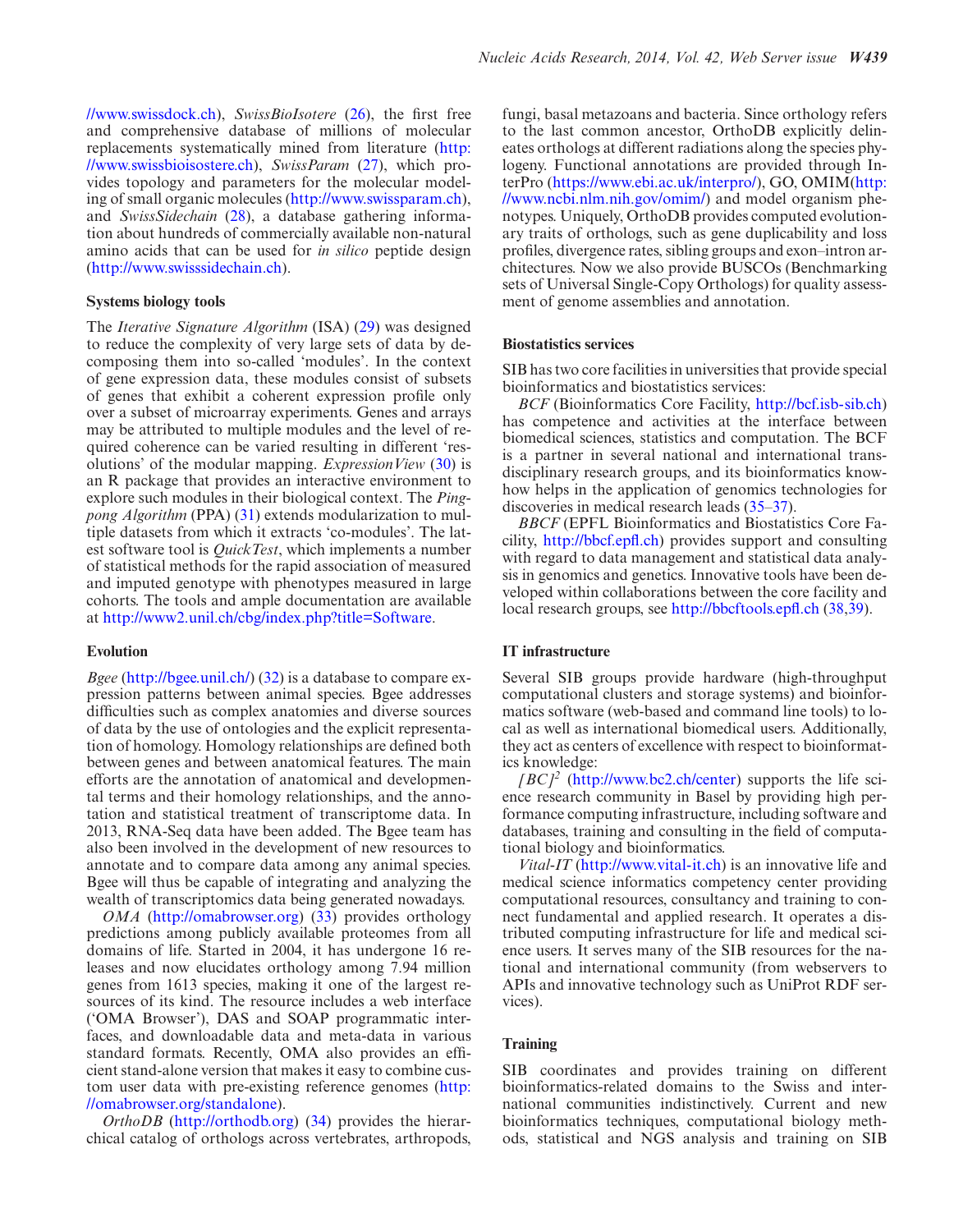<span id="page-4-0"></span>resources are a few of the topics proposed in our portfolio. Most SIB courses are face-to-face, with an emphasis on practical learning, but combining different learning techniques has been tested recently. For instance, an e-learning module on 'Unix fundamentals' developed in-house is also a pre-requirement for the on-site course on high performance computing. SIB also maintains the SIB PhD Training Network to foster the interactions and exchange of ideas among PhD students, and to train them in the most up-to-date methods necessary for their doctoral research. To outreach and explain the role of bioinformatics to a larger audience, SIB has created the *ChromosomeWalk.ch*, a virtual exhibition on the human genome and bioinformatics. It is available in French, English, and most recently German. A complete list of training and outreach activities at SIB is available at [http://www.isb-sib.ch/training.html.](http://www.isb-sib.ch/training.html)

## **CONCLUSION**

Today, SIB acts as a model organization in Europe to build a sustainable European infrastructure via ELIXIR. The institute includes the leading bioinformatics groups of Switzerland and pioneered bioinformatics research and development in Switzerland and beyond. Several new biomedical applications are currently being developed, and SIB is further extending its scope (e.g. clinical bioinformatics) to advance biomedical knowledge and ultimately to contribute to public health directly.

## **ACKNOWLEDGMENTS**

As of April 2014, SIB encompasses more than 600 members, and many individuals have contributed to the resources we mentioned in this article. We limited the author list to one representative person per resource/service, otherwise we would have had several hundred names. The authors would like to take this opportunity to explicitly thank all of their collaborators for their contributions to the success of SIB.

#### **FUNDING**

Swiss State Secretariat for Education, Research and Innovation (SERI) (in part). Funding for open access charge: SIB.

*Conflict of interest statement.* None declared.

#### **REFERENCES**

- 1. Bairoch,A. and Boeckmann,B. (1991) The SWISS-PROT protein sequence data bank. *Nucleic Acids Res.*, **19**, 2247.
- 2. Artimo,P. *et al.* (2012) ExPASy: SIB bioinformatics resource portal. *Nucleic Acids Res*., **40**, W597–W603.
- 3. Appel,R.D. *et al.* (1997) Melanie II––a third-generation software package for analysis of two-dimensional electrophoresis images: I. Features and user interface. *Electrophoresis*, **18**, 2724–2734.
- 4. Sigrist,C. *et al.* (2002). PROSITE: a documented database using patterns and profiles as motif descriptors. *Brief Bioinform.*, **3**, 265–274.
- 5. Hoogland,C. *et al.* (1999) The SWISS-2DPAGE database: what has changed during the last year. *Nucleic Acids Res.*, **27**, 289–291.
- 6. Biasini,M. *et al.* (2014) SWISS-MODEL: modelling protein tertiary and quaternary structure using evolutionary information, *Nucleic Acids Res.*, Web Server issue
- 7. The UniProt Consortium (2014). Activities at the Universal Protein Resource (UniProt), *Nucleic Acids Res.*, **42**(Database issue), D191–D198.
- 8. Gaudet,P. *et al.* (2013) neXtProt: organizing protein knowledge in the context of human proteome projects. *J Proteome Res.*, **12**(Suppl. 1), 293–298.
- 9. Franceschini,A. *et al.* (2013) STRING v9.1: protein-protein interaction networks, with increased coverage and integration. *Nucleic Acids Res.*, **41**(Database issue), D808–D815.
- 10. Schuepbach,T. *et al.* (2013) pfsearchV3: a code acceleration and heuristic to search PROSITE profiles. *Bioinformatics*, **29**, 1215–1217.
- 11. Pedruzzi,I. *et al.* (2013) HAMAP in 2013, new developments in the protein family classification and annotation system. *Nucleic Acids Res.*, **41**(Database issue), D584–D589.
- 12. Palagi,P.M. *et al.* (2005) MSight: An image analysis software for liquid chromatography-mass spectrometry. *Proteomics*, **5**, 2381–2384.
- 13. Shakhsheer,B. *et al.* (2013) SugarBind Database (SugarBindDB): a resource of pathogen lectins and corresponding glycan targets. *J. Mol. Recognit.*, **26**, 426–431.
- 14. Campbell,M. *et al.* (2014) UniCarbKB: building a knowledge platform for glycoproteomics. *Nucleic Acids Res.*, **42**, D215–D221.
- 15. Copper,C.A. *et al.* (2003) GlycoSuiteDB: a curated relational database of glycoprotein glycan structures and their biological sources. 2003 update. *Nucleic Acids Res.*, **31**, 511–513.
- 16. Hulo,N. *et al.* (2011) ViralZone: a knowledge resource to understand virus diversity. *Nucleic Acids Res.*, **39**(Database issue), D576–D582.
- 17. Dreos,R. *et al.* (2012) EPD and EPDnew, high-quality promoter resources in the next-generation sequencing era. *Nucleic Acids Res.*, **41**(Database issue), D157–D164.
- 18. Hausser,J. *et al.* (2009) MirZ: an integrated microRNA expression atlas and target prediction resource. *Nucleic Acids Res.*, **37**(Web Server issue), W266–W272.
- 19. Gaidatzis,D. *et al.* (2007) Inference of miRNA targets using evolutionary conservation and pathway analysis. *BMC Bioinformatics*, **8**, 69.
- 20. Khorshid,M. *et al.* (2011) CLIPZ: a database and analysis environment for experimentally determined binding sites of RNA-binding proteins. *Nucleic Acids Res.*, **39**(Database issue), D245–D252.
- 21. Pachkov,M. *et al.* (2013) SwissRegulon, a database of genome-wide annotations of regulatory sites: recent updates. *Nucleic Acids Res.*, **41**(Database issue), D214–D220.
- 22. Balwierz,P. *et al.* (2014) ISMARA: automated modeling of genomic signals as a democracy of regulatory motifs. *Genome Res.*, Mar 26: gr.169508.113v2 [Epub ahead of print]
- 23. Arnold,K. *et al.* (2006) The SWISS-MODEL workspace: a web-based environment for protein structure homology modelling. *Bioinformatics*, **22**, 195–201.
- 24. Kiefer,F. *et al.* (2009) The SWISS-MODEL Repository and associated resources. *Nucleic Acids Res.*, **37**(Database issue), D387–D392.
- 25. Grosdidier,A. *et al.* (2011) SwissDock, a protein-small molecule docking web service based on EADock DSS. *Nucleic Acids Res.*, **39**(Web Server issue), W270–W277.
- 26. Wirth,M. *et al.* (2013) SwissBioisostere: a database of molecular replacements for ligand design. *Nucleic Acids Res.*, **41**(Database issue), D1137–D1143.
- 27. Zoete,V. *et al.* (2011) SwissParam: a fast force field generation tool for small organic molecules. *J. Comput. Chem.*, **32**, 2359–2368.
- 28. Gfeller,D. *et al.* (2013) SwissSidechain: a molecular and structural database of non-natural sidechains. *Nucleic Acids Res.*, **41**(Database issue), D327–D332.
- 29. Bergmann,S. *et al.* (2003) Iterative signature algorithm for the analysis of large-scale gene expression data. *Phys. Rev. E Stat. Nonlin. Soft Matter Phys.*, **67**(3 Pt 1), 031902.
- 30. Lüscher, A. et al. (2010) Expression View-an interactive viewer for modules identified in gene expression data. *Bioinformatics*, **26**, 2062–2063.
- 31. Kutalik,Z. *et al.* (2008) A modular approach for integrative analysis of large-scale gene-expression and drug-response data. *Nat Biotechnol.*, **26**, 531–539.